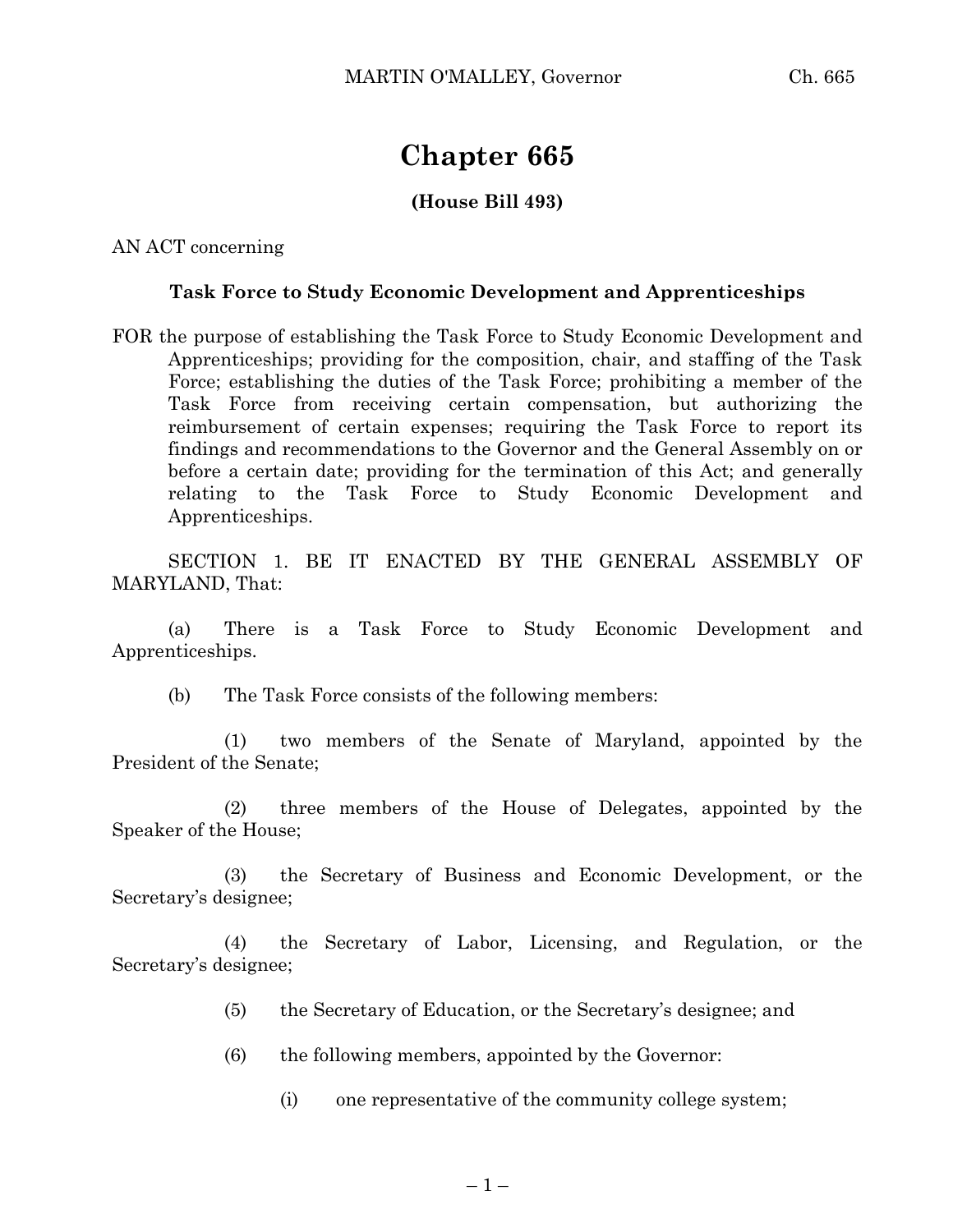(ii) two members of the business community who have existing apprenticeship programs; and

(iii) one member of the public who has benefited from participation in an apprenticeship program;

(iv) one member of the public who holds a doctoral degree in economics, specializes in labor economics, and has expertise in and has published work on U.S. and international apprenticeship systems, including youth apprenticeship and registered apprenticeship programs;

(v) one representative from the Bricklayers and Allied Craftworkers Local 1 Maryland/Virginia/DC;

(vi) one representative of the Maryland Apprenticeship and Training Council;

(vii) two representatives of group nonjoint apprenticeship programs; and

(viii) two representatives from unions that are members of the Maryland State and D.C. Building and Construction Trades Council and that have apprenticeship programs.

(c) The members of the Task Force shall designate the chair of the Task Force.

(d) The Department of  $\frac{L}{k}$  Licensing, and Regulation Legislative Services shall provide staff for the Task Force.

(e) A member of the Task Force:

(1) may not receive compensation as a member of the Task Force; but

(2) is entitled to reimbursement for expenses under the Standard State Travel Regulations, as provided in the State budget.

(f) The Task Force shall:

## $(1)$  study the effectiveness of existing apprenticeship programs within the State;

 $\left( \frac{2}{2} \right)$  primarily research the effectiveness of apprenticeship programs in other states as well as international apprenticeship programs, particularly those in Germany and Switzerland and those in which U.S. businesses participate abroad and,